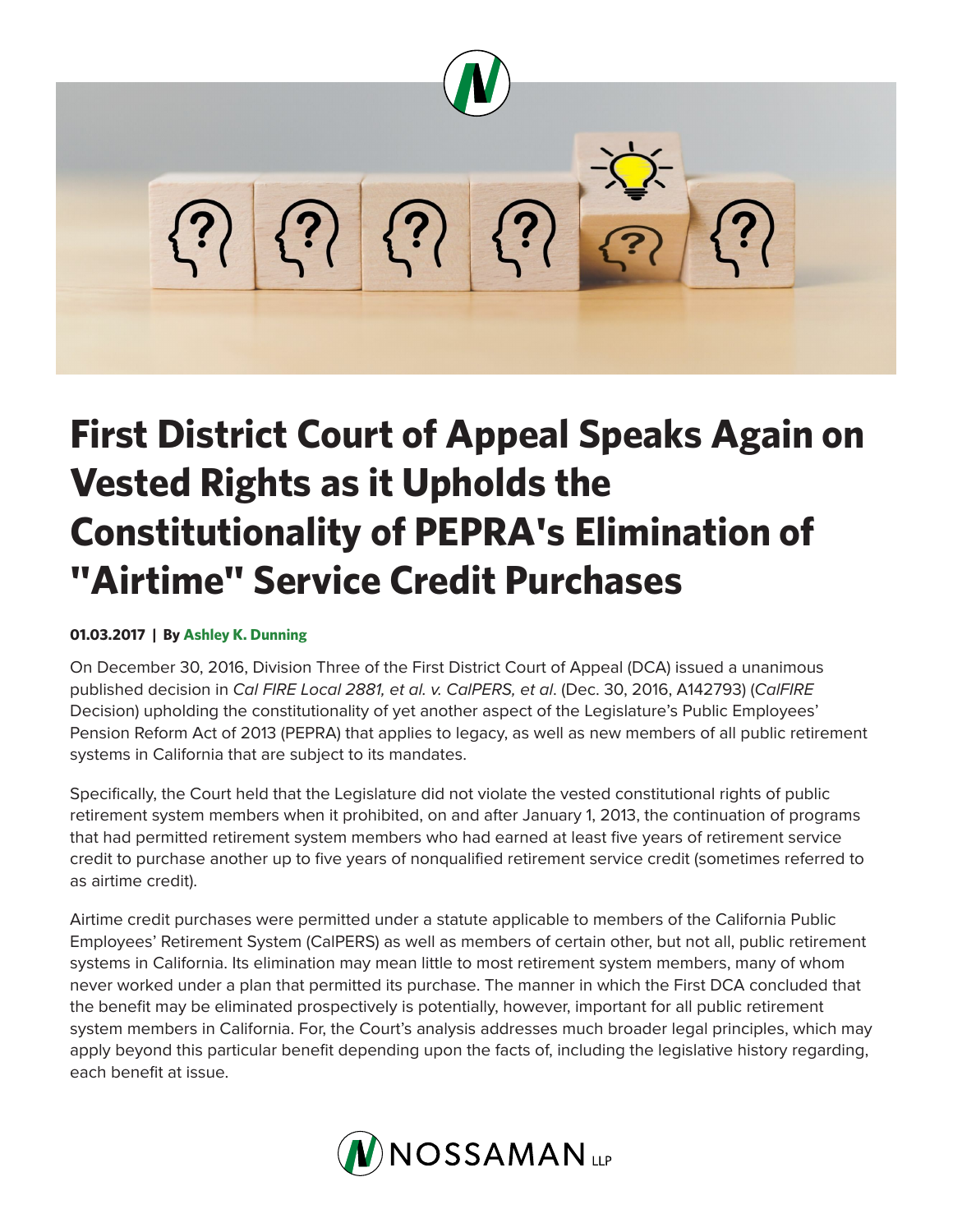As the First DCA stated in the *CalFIRE* Decision: The overarching issue in this appeal relates to the proper construction of [the airtime service credit purchase statute] and, more specifically, whether the Legislature intended upon its enactment in 2003 to bestow upon plaintiffs and other CalPERS members a vested contractual right to purchase airtime service credit. With this analysis that focuses on Legislative intent at the time the statute was enacted, the Court followed a line of reasoning that the California Supreme Court explored at great length in its consideration of retiree health benefit protections under the California Constitution in *Retired Employees Assn. of Orange County, Inc. v. County of Orange* (2011) 52 Cal.4th 1171, 1186, 1189 [*Retired Employees Assn.*]. The Court in CalFIRE then concluded, as had the trial court, that there is nothing in either the text of the statute [citation omitted], or its legislative history, that unambiguously states an intent by the Legislature to create a vested pension benefit. This demonstration of intent, as we explained above, is required by California law.

Rather, the Court in *CalFIRE* determined that by providing the option to purchase service credit provision to CalPERS members, the Legislature had not promised retirement system members not to modify or eliminate the option to purchase service credit, particularly in light of the legal presumption against the creation of a vested contractual right. The Court reached this conclusion notwithstanding its recognition that a CalPERS' publication entitled *Vested Rights of CalPERS Members: Protecting the Pension Promises Made to Public Employees* stated otherwise.

After its significant discussion of the importance of discerning Legislative intent when considering the scope of vested rights, the Court then launched into the second most important aspect of the decision: its endorsement, and adoption, of the legal analysis provided by the Third Division's colleagues in the Second Division of the First DCA in *Marin Assn. of Public Employees [MAPE] v. Marin County Employees' Retirement Assn*. ((2016) 2 Cal.App.5th 674, 702, review granted November 22, 2016, see Cal. Rules of Court, rules 8.1105(e)(1)(B), 8.1115(e)) (the *MAPE* Decision).

Namely, the Third Division agreed with the Second Division that even if a benefit right (here, to purchase airtime credit) were deemed to be vested as to current employees in perpetuity, a comparable new benefit was not *required* to be provided to any alleged disadvantaged legacy members if that right were eliminated. In so concluding, the Third Division also concluded that the correct statement of law on the comparable new benefit point is that a reasonable modification to a member's pension rights bearing a material relation to the theory of a pension system and its successful operation is constitutionally permissible, and that a comparable new benefit merely should, rather than must, be provided if an impairment was found.

Next, the Court observed that when the Legislature eliminated the airtime credit purchase program, it provided members with a seven month window during which they could submit an application to CalPERS to purchase the service credit, and that such applications would be honored if they were submitted prior to December 31, 2012. The Court noted:

Thus, nothing in the revised statutory scheme immediately destroyed plaintiffs' right to purchase the airtime service credit; rather, the revised scheme set forth a deadline by which plaintiffs had to exercise this right in order to avoid losing it. To the extent plaintiffs lost out on the opportunity to purchase the airtime service credit, such loss was, accordingly, a product of their own doing.

Further, the Court concluded that when the program was initiated, the cost of airtime service credit was to be borne entirely by the purchasing members, rather than by their employers, such that it was cost neutral. The program was widely criticized, however, as having resulted in additional costs to employers. And, the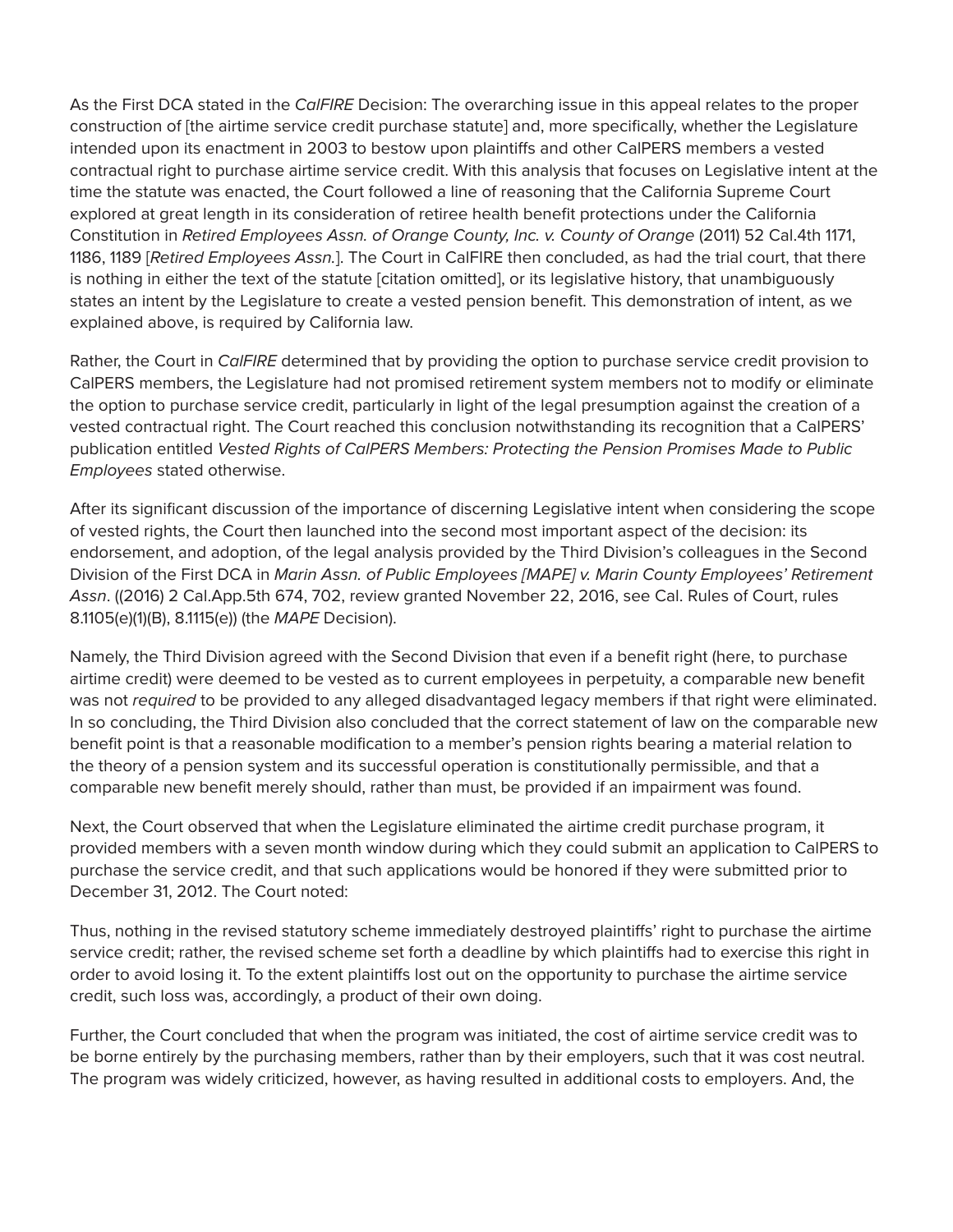Court noted, Governor Brown's 12 Point Plan that led to PEPRA included the elimination of airtime service credit purchase rights prospectively. The Court thus stated:

[W]e agree with the trial court that, while the airtime service credit clearly provided something valuable for those state employees choosing to purchase it, the fact remains that the employees, not the state, paid for this benefit. . . . As such, contrary to the arguments of plaintiffs and their amicus curiae, this simply is not a case where the state provided a retirement benefit to its employees in exchange for their work performance, and then took the benefit away, despite the employees' continued service, without offering a comparable benefit.

The foregoing conclusion will distinguish airtime service credit from other retirement benefits for which the employer has committed to continue contributing funds to support the promised benefits.

Finally, and perhaps most significantly from the perspective of potential future legal developments, the Court then specifically endorsed Division Two's recent discussion of the inherent implied authority of a Legislature to make reasonable alterations, changes, and modifications, in retirement benefit plans that result in reducing or eliminating certain aspects of a retirement benefit, so long as they apply to *active*, not retired or deferred, employees, and so long as they do not destroy an employee's anticipated pension. The Court concluded:

While plaintiffs may believe they have been disadvantaged by these amendments, the law is quite clear that they are entitled only to a reasonable pension, not one providing fixed or definite benefits immune from modification or elimination by the governing body. (*Kern, supra*, 29 Cal.2d at pp. 854-855.) Plaintiffs have made no showing that, following the elimination of their right to purchase airtime service credit, their right to a reasonable pension has been lost. (*See Marin Assn. of Public Employees*, supra, 2 Cal.App.5th at p. 707 [Repeated invocation of the inviolability of their 'vested rights' cannot substitute for analysis of just how the change to [the statutory law] demonstrates that employees will not retire with a 'substantial' or 'reasonable' pension], review granted November 22, 2016, see Cal. Rules of Court, rules 8.1105(e)(1)(B), 8.1115(e).)

As the Third District referenced in its recitations to the *MAPE* Decision, the California Supreme Court has already granted review of that decision. The grant of review came, however, with a somewhat unusual twist: the Supreme Court postponed briefing to it in *MAPE* pending either a decision from Division Four of the First DCA in another case involving similar legal issues impacting three county retirement systems whose cases were consolidated (Alameda, Contra Costa and Merced) (*Alameda County Deputy Sheriff's Ass'n et al. v. ACERA et al* (Case No. A141913) (*Consolidated Cases*), or further ordered of the Supreme Court.

Given the Supreme Court's decision to wait on Division Four's ruling in the *Consolidated Cases*, all eyes will now be on Division Four as it next tackles the intersection of vested right law in California and PEPRA's amendments that impact legacy, rather than simply post-PEPRA new, members of public retirement systems in California. The *Consolidated Cases* matter is fully briefed and, absent a request for supplemental briefing from Division Four, should be set for hearing and likely decided during the first half of 2017.

Meanwhile, in light of the 2015 change in the California Rules of Court permitting cases that have been granted Supreme Court review to continue to be cited by other courts pending their review, the *MAPE* Decision may continue to be cited by other courts, as it was in *CalFIRE*, as persuasive, though not binding, authority unless the Supreme Court orders otherwise.